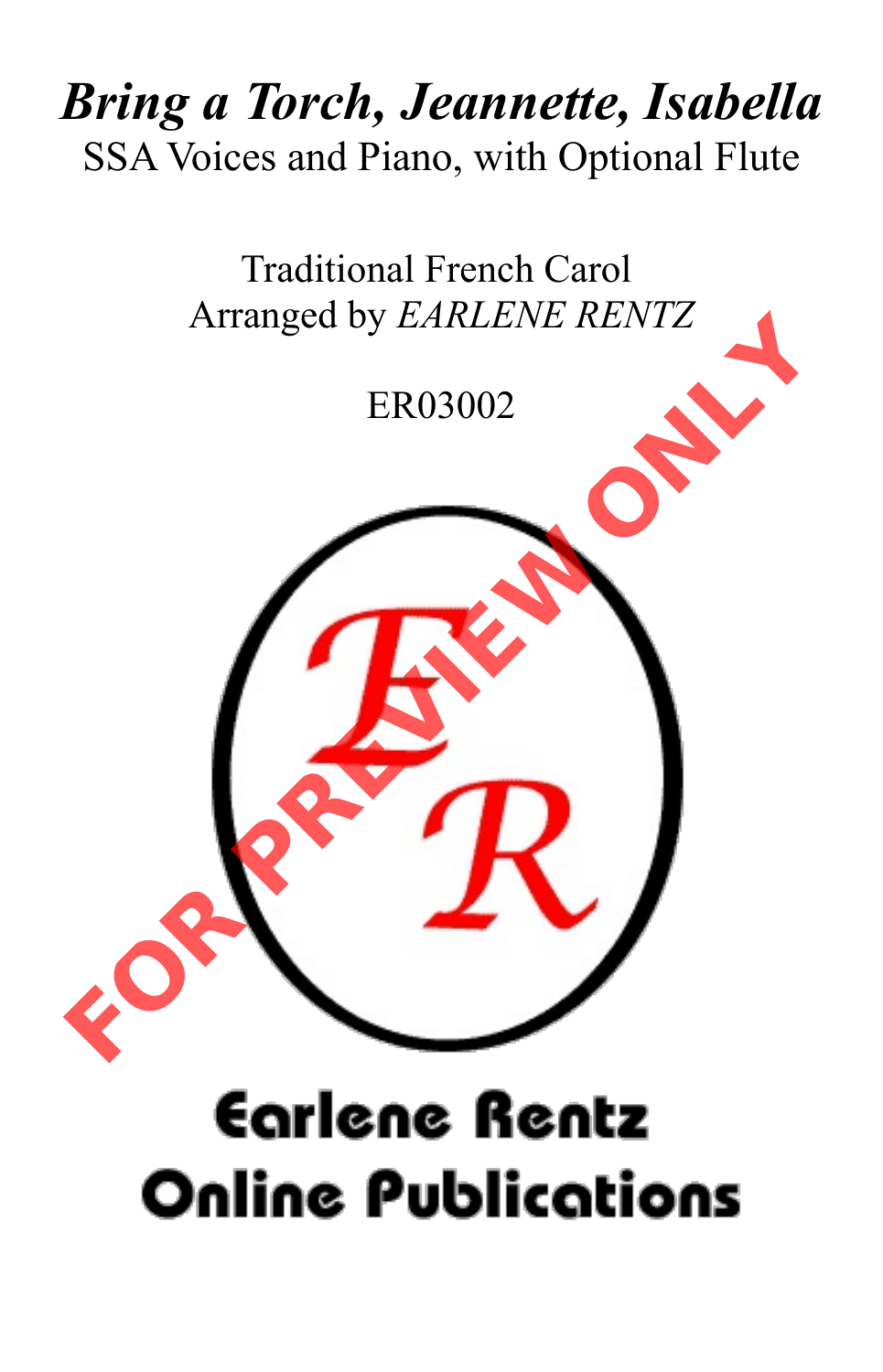## **Bring a Torch, Jeannette, Isabella**

SSA Voices, with Piano and Flute



With the purchase of this file, the purchaser is granted permission to make multiple copies of this octavo, for use only in purchaser's choral rehearsal and performance.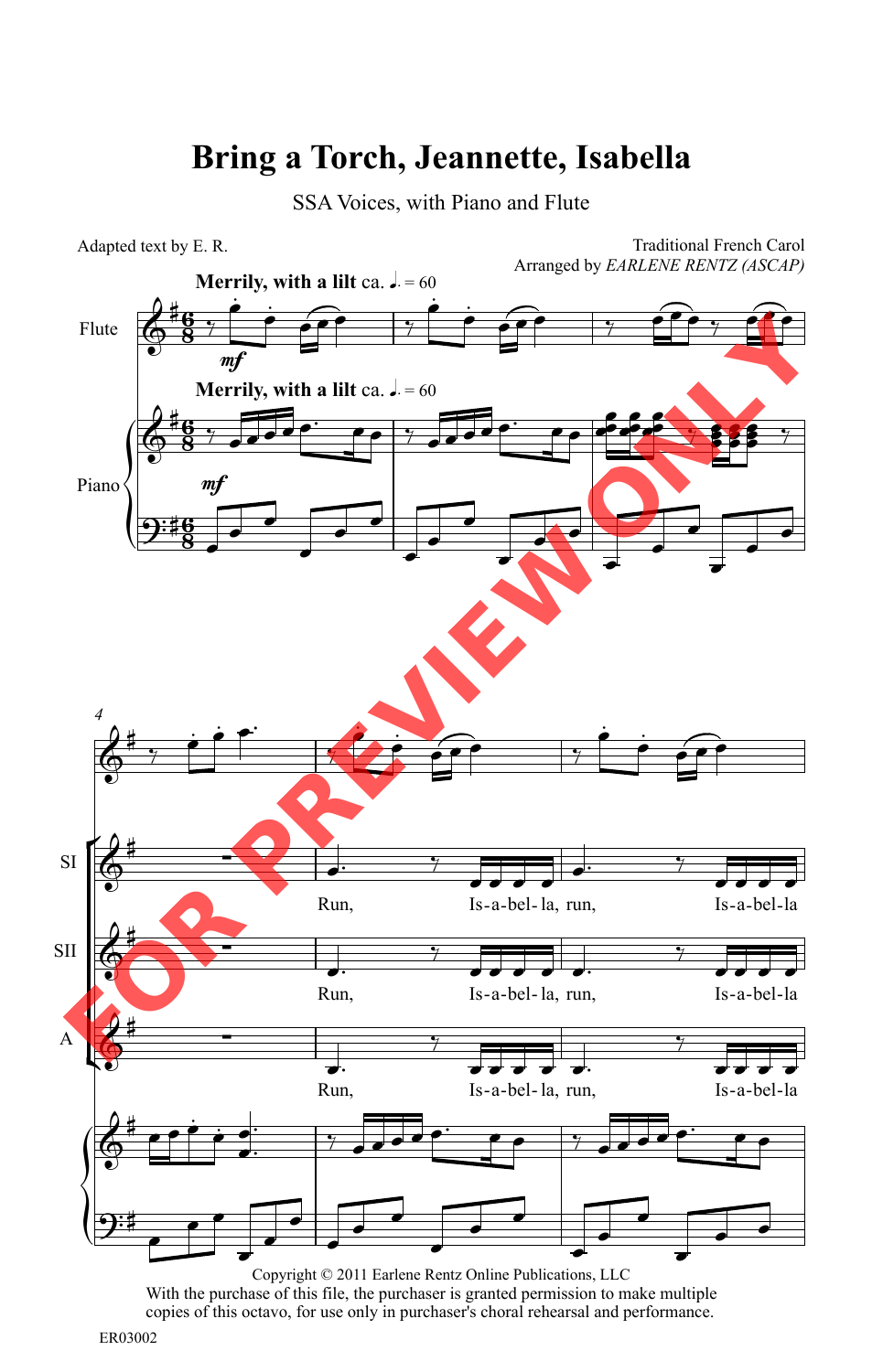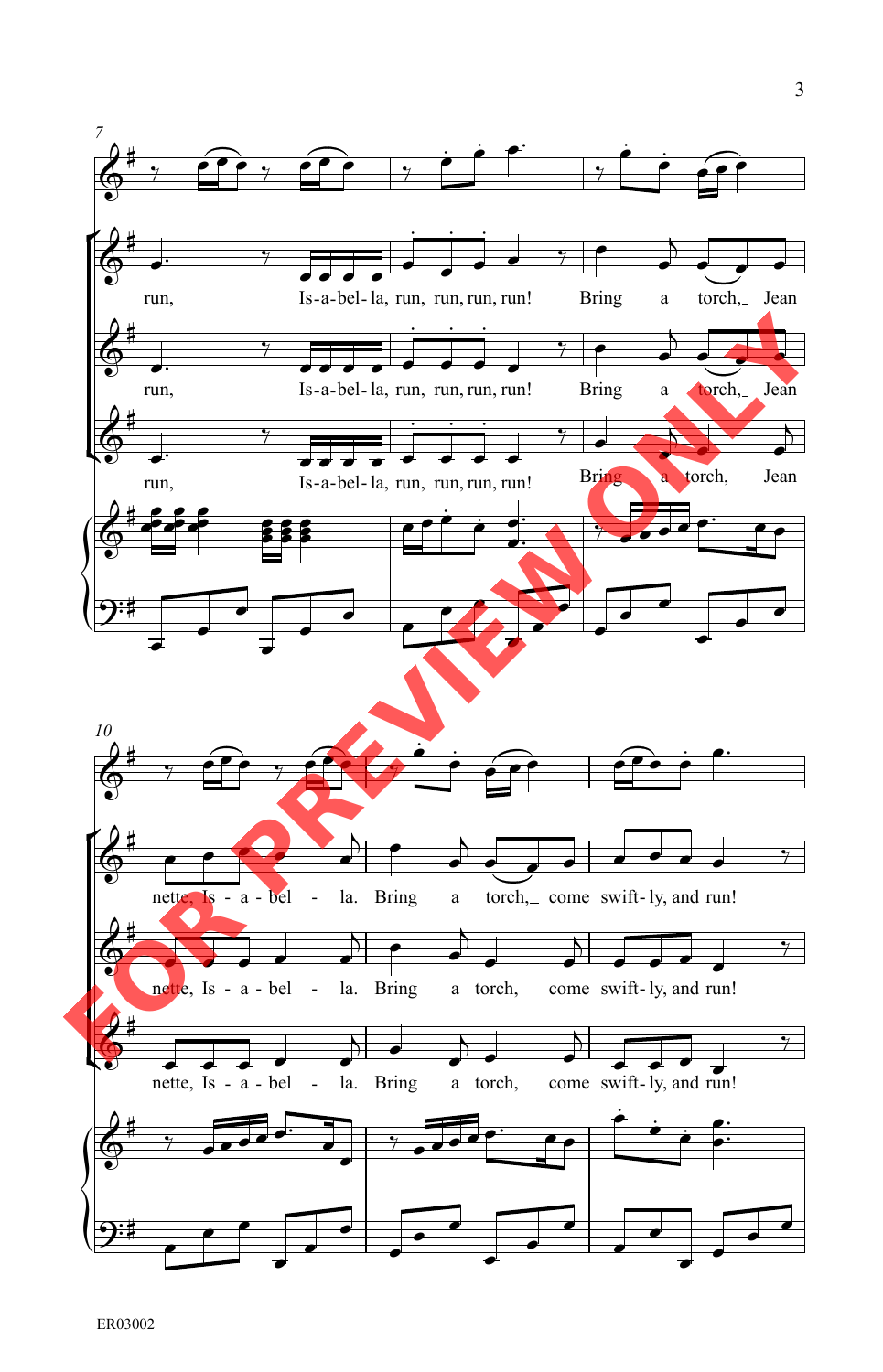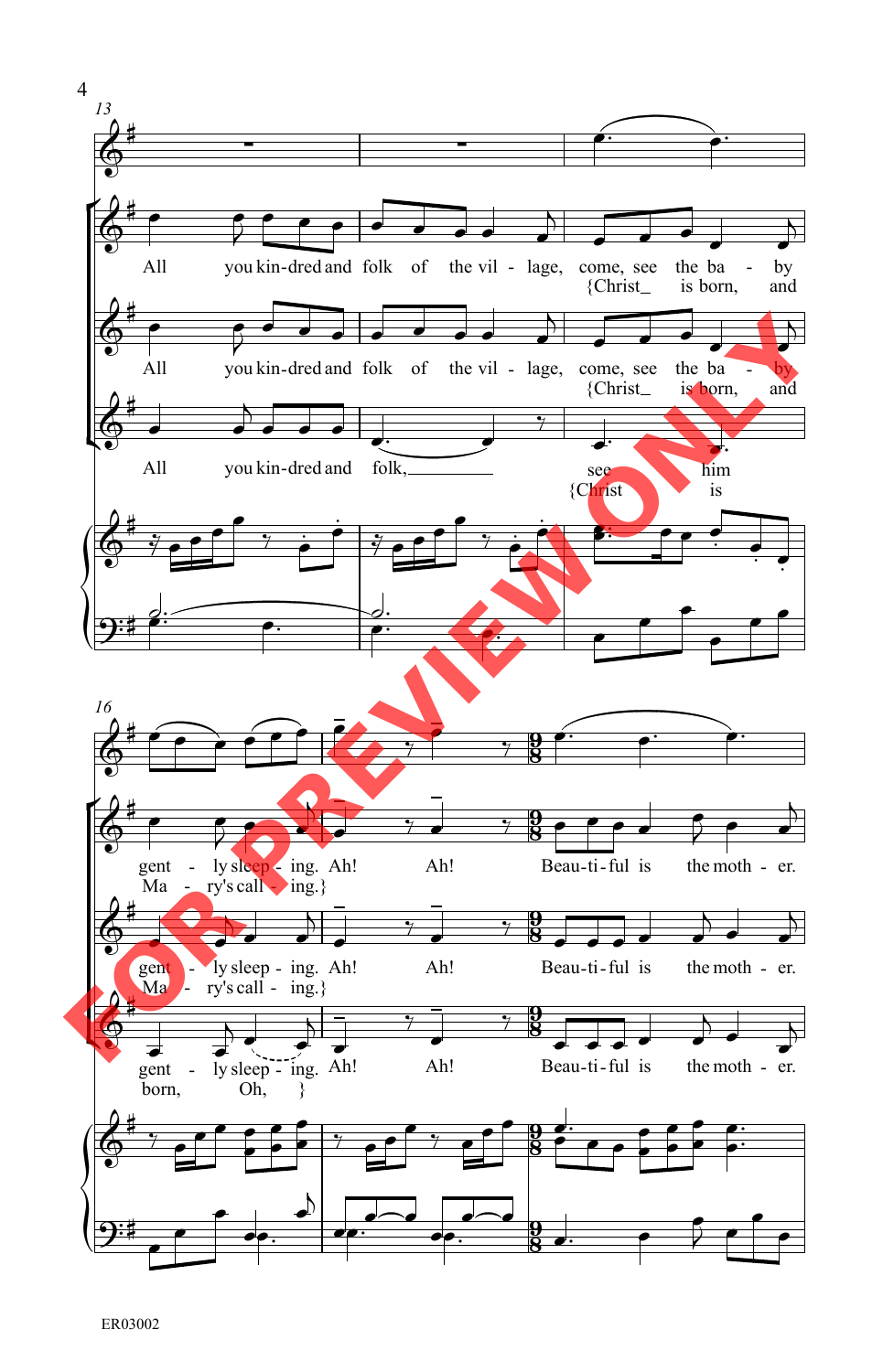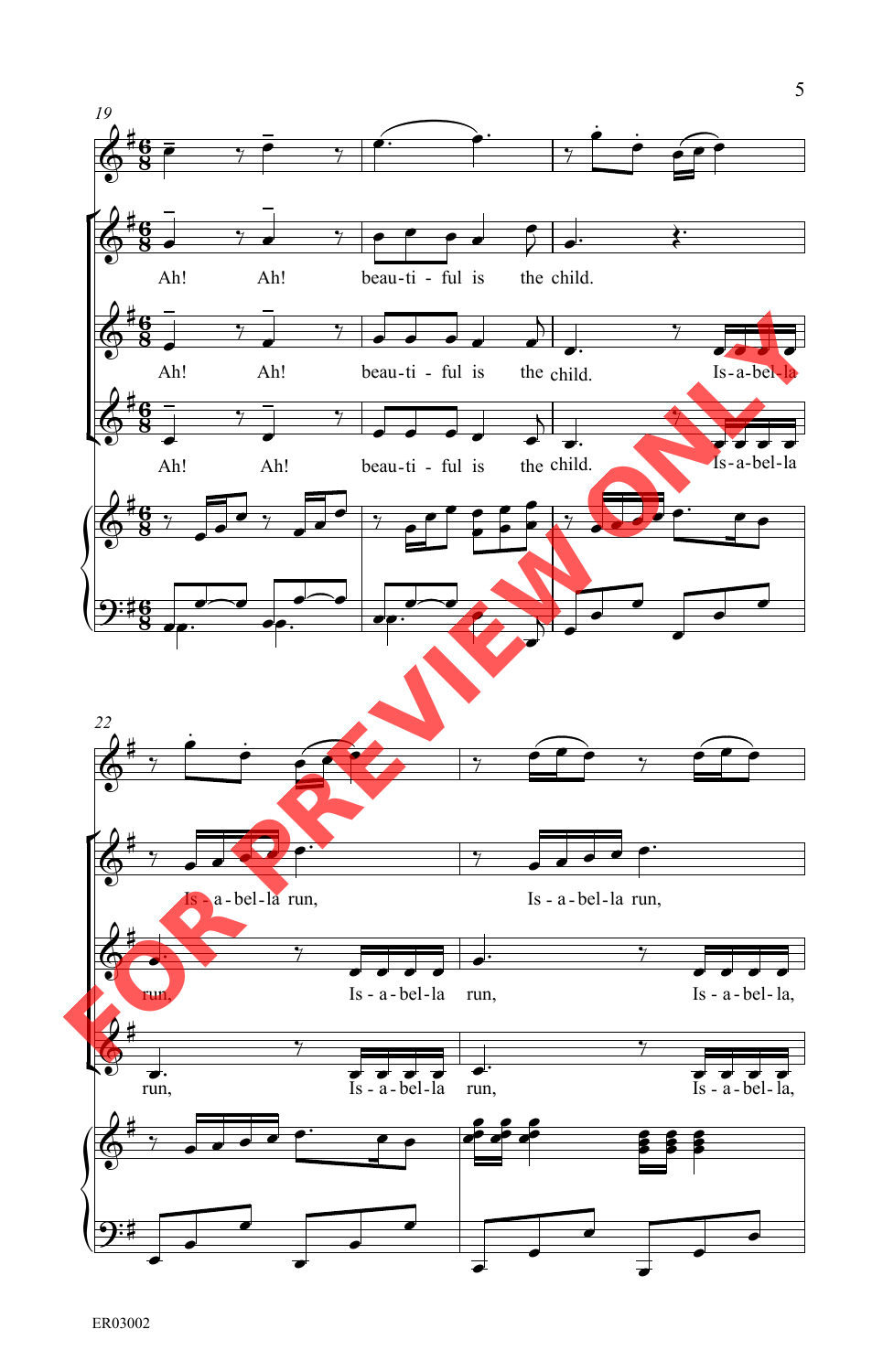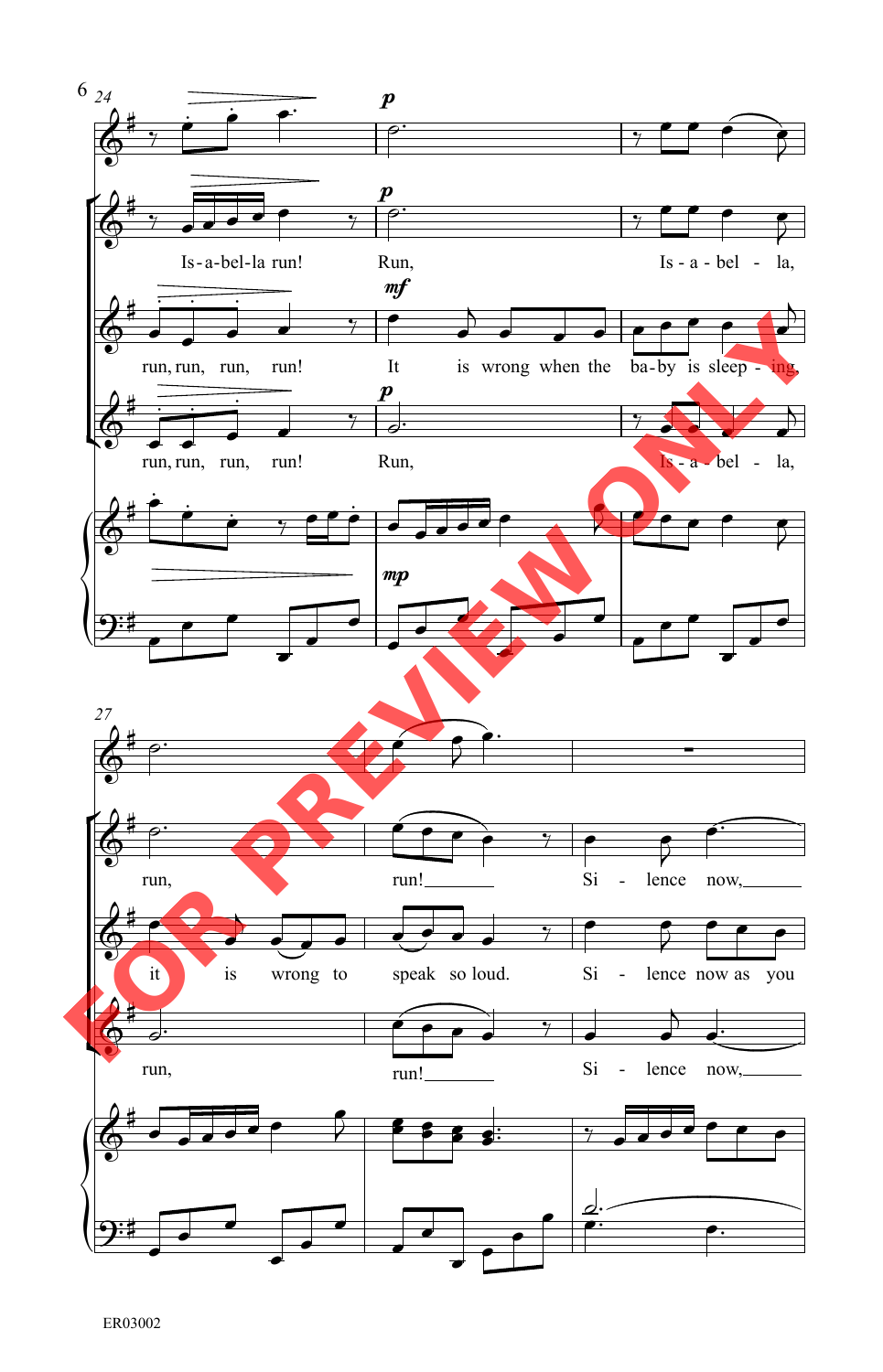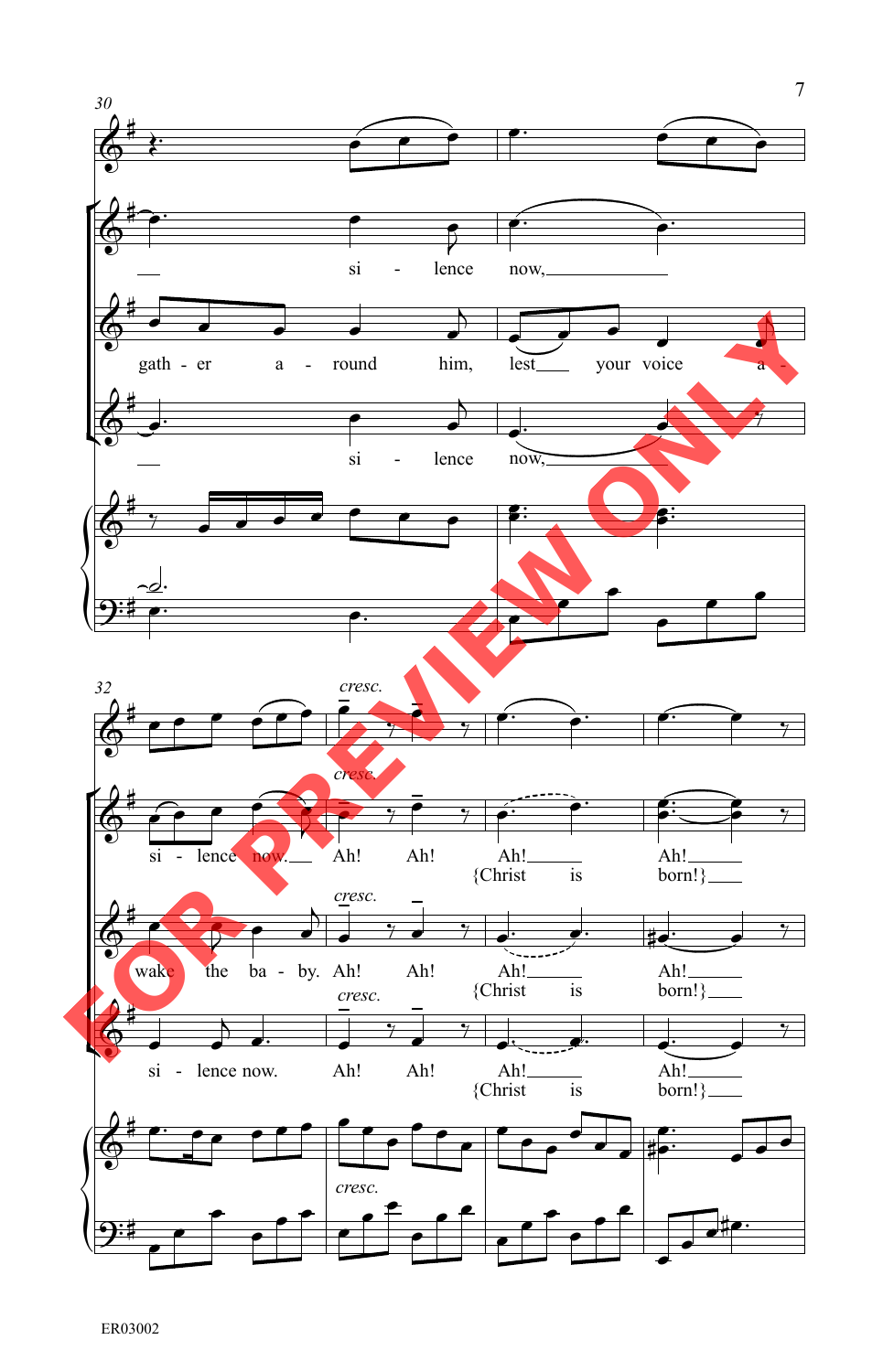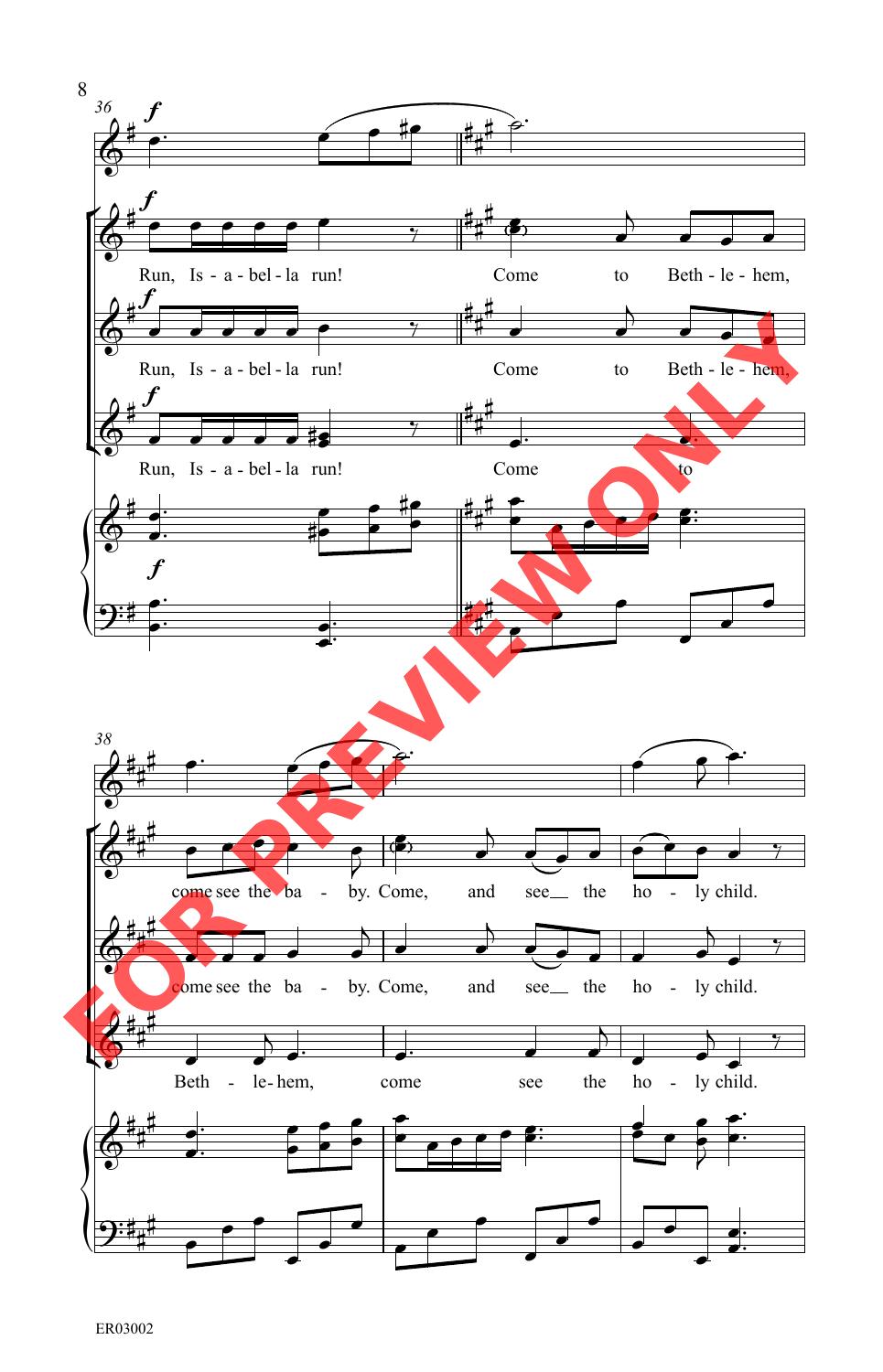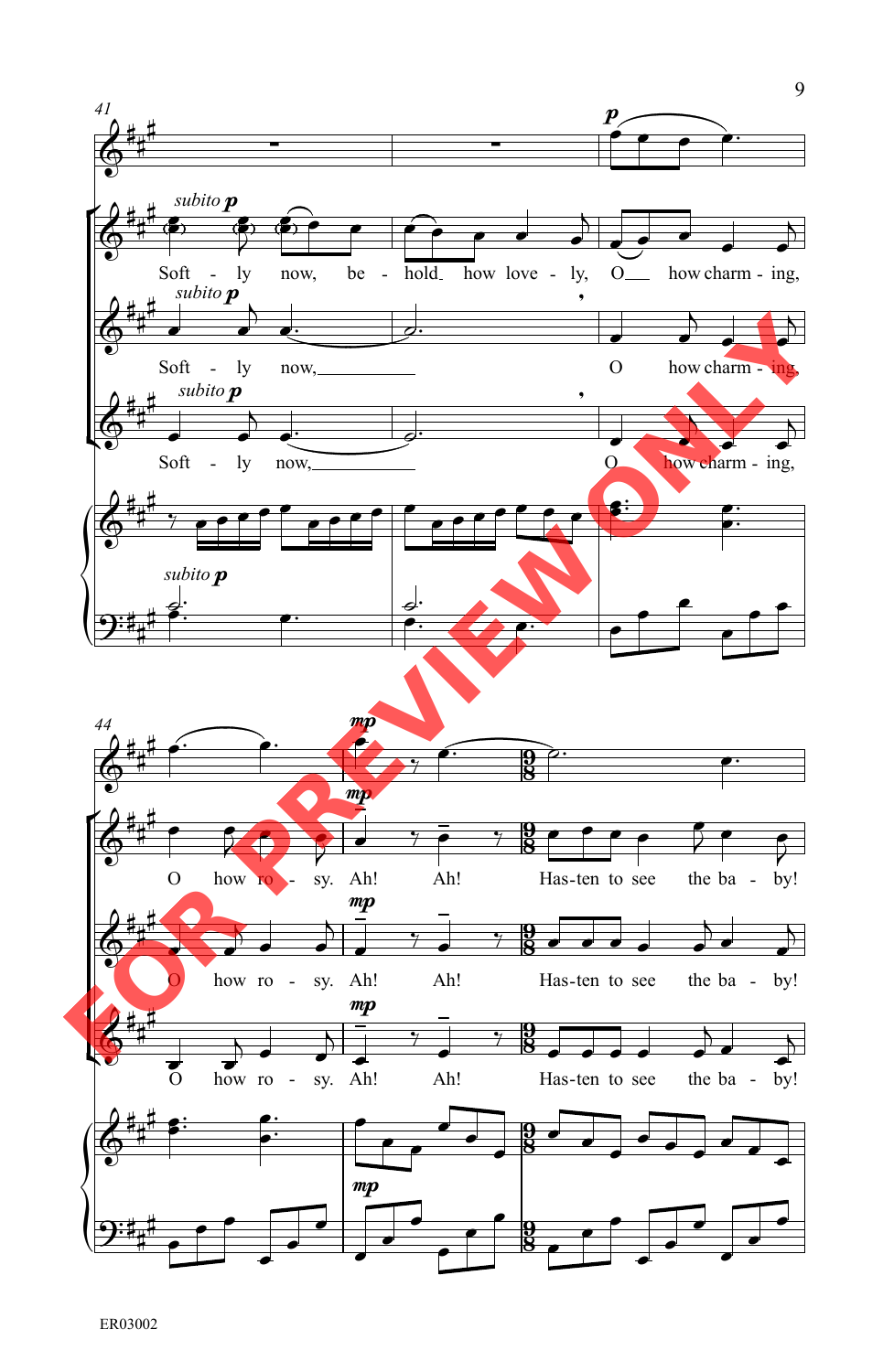